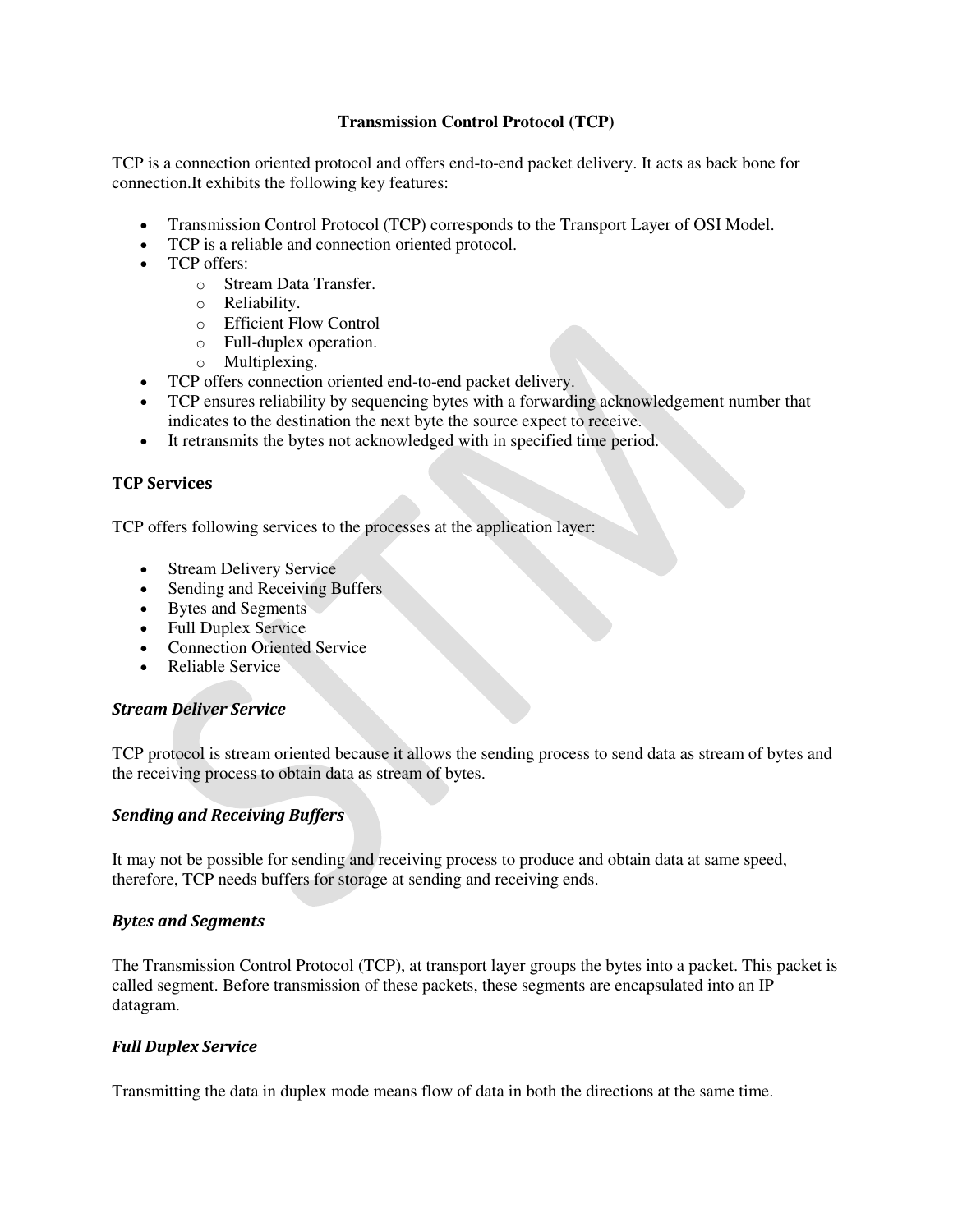### *Connection Oriented Service*

TCP offers connection oriented service in the following manner:

- 1. TCP of process-1 informs TCP of process 2 and gets its approval.
- 2. TCP of process 1 and TCP of process 2 and exchange data in both the two directions.
- 3. After completing the data exchange, when buffers on both sides are empty, the two TCP's destroy their buffers.

### *Reliable Service*

For sake of reliability, TCP uses acknowledgement mechanism.

### **Internet Protocol (IP)**

Internet Protocol is **connectionless** and **unreliable** protocol. It ensures no guarantee of successfully transmission of data.

In order to make it reliable, it must be paired with reliable protocol such as TCP at the transport layer.

Internet protocol transmits the data in form of a datagram as shown in the following diagram:

|                     | 8           | 16                            |                 | 32 bits                           |
|---------------------|-------------|-------------------------------|-----------------|-----------------------------------|
| <b>VER</b>          | <b>HLEN</b> | D.S. type of service          |                 | Total length of 16 bits           |
|                     |             | Identification of 16 bits     | Flags<br>3 bits | Fragmentation<br>Offset (13 bits) |
| <b>Time to live</b> |             | Protocol                      |                 | Header checksum (16 bits)         |
|                     |             | Source IP address             |                 |                                   |
|                     |             | <b>Destination IP address</b> |                 |                                   |
|                     |             | Option + Padding              |                 |                                   |

### **Points to remember:**

- The length of datagram is variable.
- The Datagram is divided into two parts: **header** and **data.**
- The length of header is 20 to 60 bytes.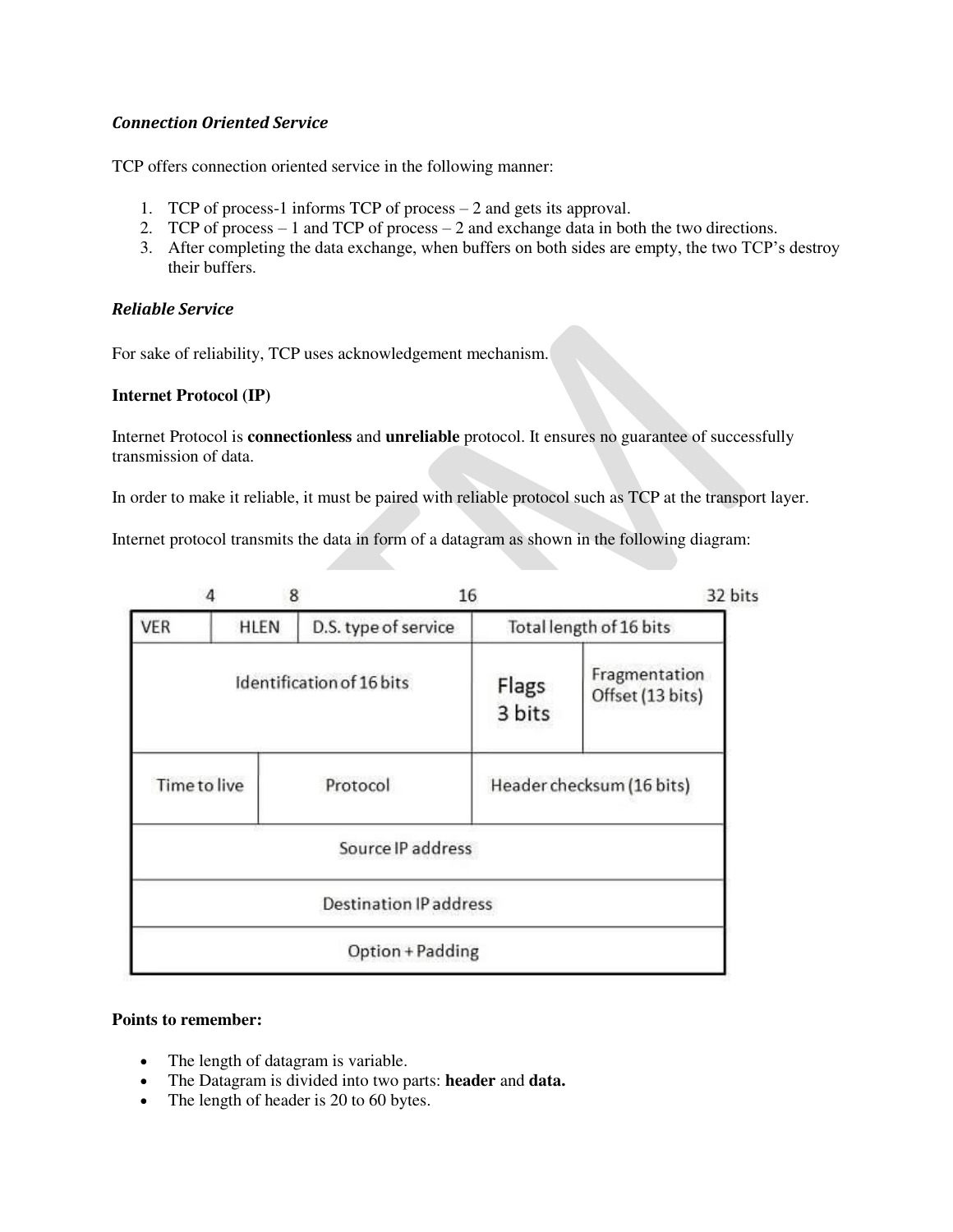The header contains information for routing and delivery of the packet.

### **User Datagram Protocol (UDP)**

Like IP, UDP is connectionless and unreliable protocol. It doesn't require making a connection with the host to exchange data. Since UDP is unreliable protocol, there is no mechanism for ensuring that data sent is received.

UDP transmits the data in form of a datagram. The UDP datagram consists of five parts as shown in the following diagram:

| Source Port | <b>Destination Port</b> |  |
|-------------|-------------------------|--|
| Length      | UDP checksum            |  |
| Data        |                         |  |

### **Points to remember:**

- UDP is used by the application that typically transmit small amount of data at one time.
- UDP provides protocol port used i.e. UDP message contains both source and destination port number, that makes it possible for UDP software at the destination to deliver the message to correct application program.

### **IP Addressing:**

IP addresses:

- Configured, or learned dynamically
- Like a postal mailing address
- Hierarchical name space of 32 bits (e.g., 12.178.66.9)
- Not portable, and depends on where the host is attached
- Used to get a packet to destination IP subnet

An **Internet Protocol address** (**IP address**) is a numerical label assigned to each device (e.g., computer, printer) participating in a [computer network](https://en.wikipedia.org/wiki/Computer_network) that uses the [Internet Protocol](https://en.wikipedia.org/wiki/Internet_Protocol) for communication. An IP address serves two principal functions: host or network interface [identification](https://en.wikipedia.org/wiki/Identification_%28information%29) and locatio[n addressing.](https://en.wikipedia.org/wiki/Network_address)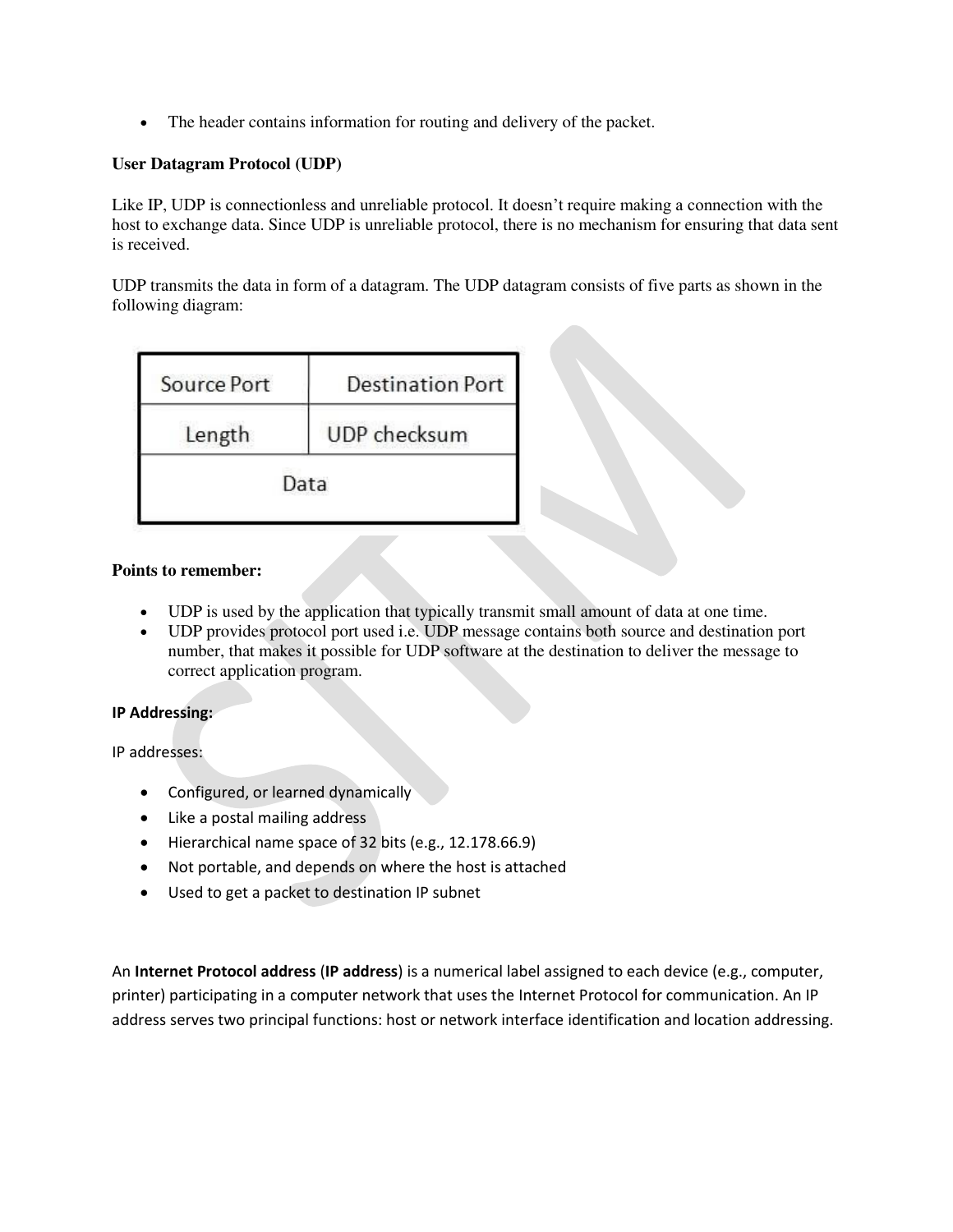### **IP address classes:**

| <b>Class</b> | 1 <sup>st</sup> Octet Decimal<br>Range | 1 <sup>st</sup> Octet High Order<br><b>Bits</b> | Network/Host ID (N=Network,<br><b>H=Host</b> ) | <b>Default Subnet</b><br>Mask | Number of<br><b>Networks</b> | <b>Hosts per Network (Usable</b><br><b>Addresses)</b> |
|--------------|----------------------------------------|-------------------------------------------------|------------------------------------------------|-------------------------------|------------------------------|-------------------------------------------------------|
| $\mathsf{A}$ | $1 - 126^*$                            |                                                 | N.H.H.H                                        | 255.0.0.0                     | $126(2^7-2)$                 | $16,777,214(2^{24}-2)$                                |
| B            | $128 - 191$                            | 10                                              | N.N.H.H                                        | 255.255.0.0                   | $16,382(2^{14}-2)$           | $65,534(2^{16}-2)$                                    |
| C            | $192 - 223$                            | 110                                             | <b>NNNH</b>                                    | 255 255 255 0                 | $2,097,150(2^{21}-2)$        | $254(2^8-2)$                                          |
| D            | $224 - 239$                            | 1110                                            | <b>Reserved for Multicasting</b>               |                               |                              |                                                       |
|              | $240 - 254$                            | 1111                                            | Experimental; used for research                |                               |                              |                                                       |

Note: Class A addresses 127.0.0.0 to 127.255.255.255 cannot be used and is reserved for loopback and diagnostic functions.

### **Private IP Address:**

| Class | <b>Private Networks</b> | <b>Subnet Mask</b> | <b>Address Range</b>                                            |
|-------|-------------------------|--------------------|-----------------------------------------------------------------|
|       | 10000                   | 255000             | 10.0.0.0 - 10.255.255.255                                       |
|       |                         |                    | 172.16.0.0 - 172.31.0.0 255.240.0.0 172.16.0.0 - 172.31.255.255 |
|       | 19216800                |                    | 255.255.0.0 192.168.0.0 - 192.168.255.255                       |

### **Sub Mask and Subnet Addressing:**

Subnet mask is a [mask](http://www.webopedia.com/TERM/M/mask.html) used to determine what [subnet](http://www.webopedia.com/TERM/S/subnet.html) an [IP address](http://www.webopedia.com/TERM/I/IP_address.html) belongs to. An IP address has two components, the network address and th[e host](http://www.webopedia.com/TERM/H/host.html) address. For example, consider the IP address **150.215.017.009**. Assuming this is part of a Class B network, the first two numbers (**150.215**) represent the Class B network address, and the second two numbers (**017.009**) identify a particular host on this network.

Subnetting enables the network administrator to further divide the host part of the address into two or more subnets. In this case, a part of the host address is reserved to identify the particular subnet. This is easier to see if we show the IP address in binary format.

Subnet addressing allows us to split one IP network address into smaller multiple physical networks known as subnetworks. Some of the node numbers are used as a subnet number instead. A Class B address gives us 16 bits of node numbers translating to 64,000 nodes. Most organizations do not use 64,000 nodes, so there are free bits that can be reassigned. Subnet addressing makes use of those bits that are free, as shown below.



### **Figure 2-2**

A Class B address can be effectively translated into multiple Class C addresses. For example, the IP address of 172.16.0.0 is assigned, but node addresses are limited to 255 maximum, allowing eight extra bits to use as a subnet address. The IP address of 172.16.97.235 would be interpreted as IP network address 172.16, subnet number 97, and node number 235. In addition to extending the number of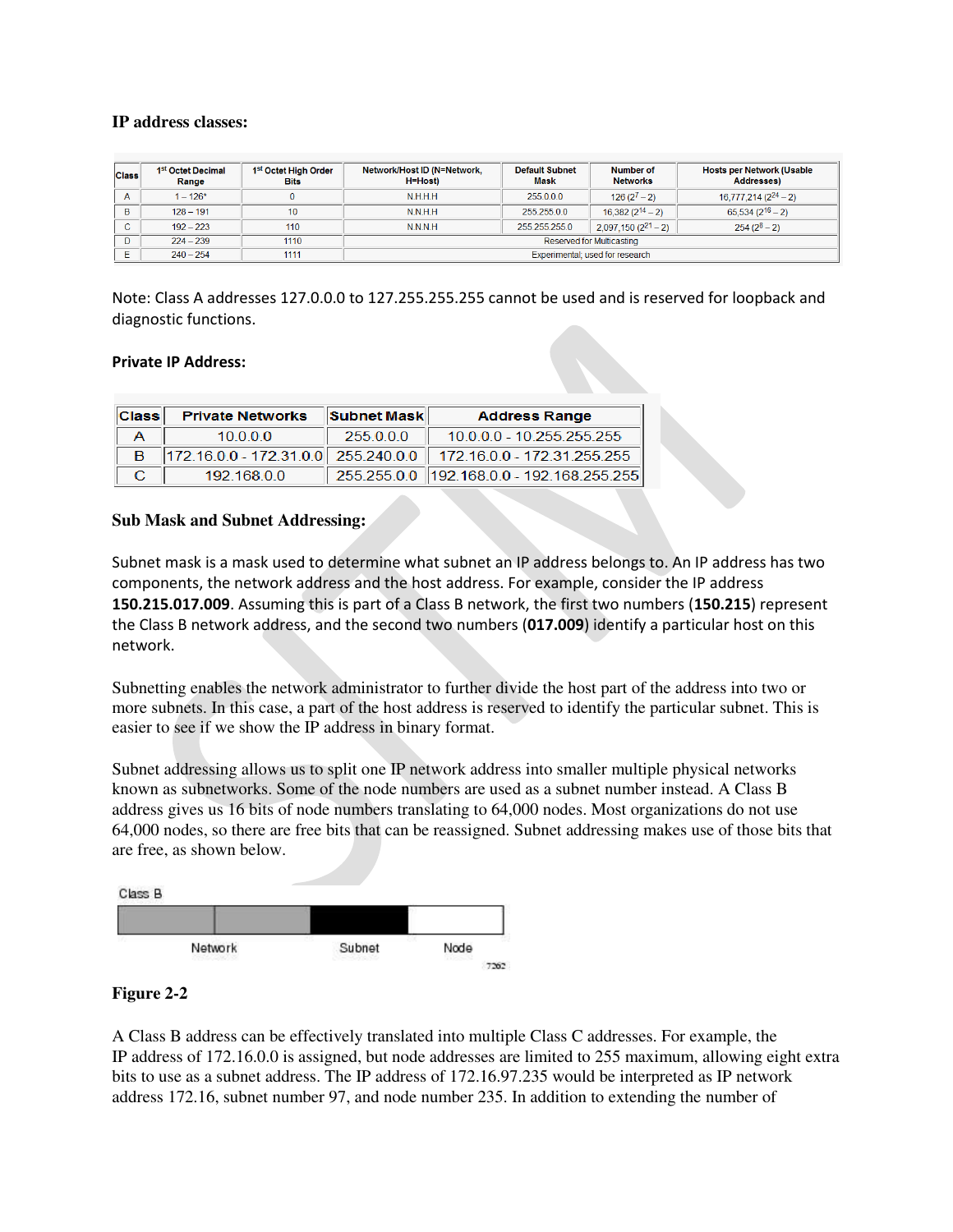addresses available, subnet addressing provides other benefits. Subnet addressing allows a network manager to construct an address scheme for the network by using different subnets for other geographical locations in the network or for other departments in the organization.

Although the preceding example uses the entire third octet for a subnet address, note that you are not restricted to octet boundaries in subnetting. To create more network numbers, you need only shift some bits from the host address to the network address. For instance, to partition a Class C network number (192.68.135.0) into two, you shift one bit from the host address to the network address. The new net mask (or subnet mask) is 255.255.255.128. The first subnet has network number 192.68.135.0 with hosts 192.68.135.1 to 129.68.135.126, and the second subnet has network number 192.68.135.128 with hosts 192.68.135.129 to 192.68.135.254.

**Note:** The number 192.68.135.127 is not assigned because it is the broadcast address of the first subnet. The number 192.68.135.128 is not assigned because it is the network address of the second subnet.

### **The full address is:**

10010110.11010111.00010001.00001001

**The Class B network part is:**

10010110.11010111

**The host address is:**

00010001.00001001

If this network is divided into 14 subnets, however, then the first 4 bits of the host address (0001) are reserved for identifying the subnet.

The subnet mask is the network address plus the bits reserved for identifying the subnetwork -- by convention, the bits for the network address are all set to 1, though it would also work if the bits were set exactly as in the network address. In this case, therefore, the subnet mask would be 11111111.11111111.11110000.00000000. It's called a *[mask](http://www.webopedia.com/TERM/M/mask.html)* because it can be used to identify the subnet to which an IP address belongs by performing a [bitwise](http://www.webopedia.com/TERM/B/bitwise_operator.html) [AND operation](http://www.webopedia.com/TERM/A/AND_operator.html) on the mask and the IP address. The result is the subnetwork address:

| Subnet Mask       | 255.255.240.000 | 11111111.11111111.11110000.00000000 |
|-------------------|-----------------|-------------------------------------|
| <b>IP</b> Address | 150.215.017.009 | 10010110.11010111.00010001.00001001 |
| Subnet Address    | 150.215.016.000 | 10010110.11010111.00010000.00000000 |

The subnet address, therefore, is 150.215.016.000.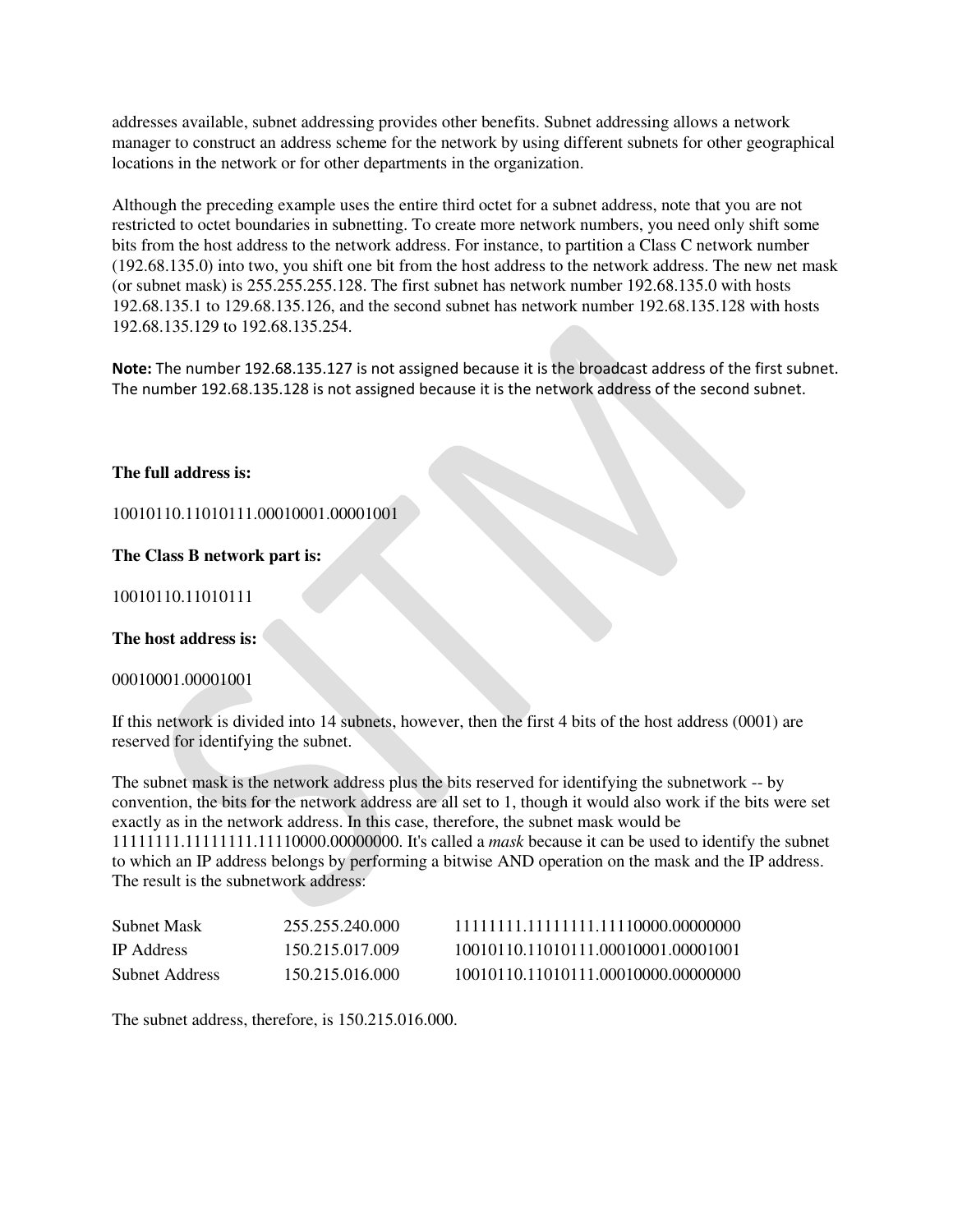### **Internet Control Protocols:**

**I**n computer networking, **Internet Protocol Control Protocol** (IPCP) is a Network **Control Protocol** (NCP) for establishing and configuring **Internet Protocol** over a Point-to-Point **Protocol** link.

### **Address Resolution Protocol**

If a machine talks to another machine in the same network, it requires its physical or MAC address. But ,since the application has given the destination's IP address it requires some mechanism to bind the IP address with its MAC address. This is done through Address Resolution protocol (ARP).IP address of the destination node is broadcast and the destination node informs the source of its MAC address.

- 1. Assume broadcast nature of LAN
- 2. Broadcast IP address of the destination
- 3. Destination replies it with its MAC address.
- 4. Source maintains a cache of IP and MAC address bindings

But this means that every time machine A wants to send packets to machine B, A has to send an ARP packet to resolve the MAC address of B and hence this will increase the traffic load too much, so to reduce the communication cost computers that use ARP maintains a cache of recently acquired IP\_to\_MAC address bindings, i.e. they don't have to use ARP repeatedly. ARP Refinements Several refinements of ARP are possible: When machine A wants to send packets to machine B, it is possible that machine B is going to send packets to machine A in the near future. So to avoid ARP for machine B, A should put its IP\_to\_MAC address binding in the special packet while requesting for the MAC address of B. Since A broadcasts its initial request for the MAC address of B, every machine on the network should extract and store in its cache the IP\_to\_MAC address binding of A When a new machine appears on the network (e.g. when an operating system reboots) it can broadcast its IP\_to\_MAC address binding so that all other machines can store it in their caches. This will eliminate a lot of ARP packets by all other machines, when they want to communicate with this new machine.

Example displaying the use of Address Resolution Protocol:

Consider a scenario where a computer tries to contact some remote machine using ping program, assuming that there has been no exchange of IP datagrams previously between the two machines and therefore arp packet must be sent to identify the MAC address of the remote machine. The arp request message (who is A.A.A.A tell B.B.B.B where the two are IP addresses) is broadcast on the local area network with an Ethernet protocol type 0x806. The packet is discarded by all the machines except the target machine which responds with an arp response message (A.A.A.A is hh:hh:hh:hh:hh:hh where hh:hh:hh:hh:hh:hh is the Ethernet source address). This packet is unicast to the machine with IP address B.B.B.B. Since the arp request message included the hardware address (Ethernet source address) of the requesting computer, target machine doesn't require another arp message to figure it out.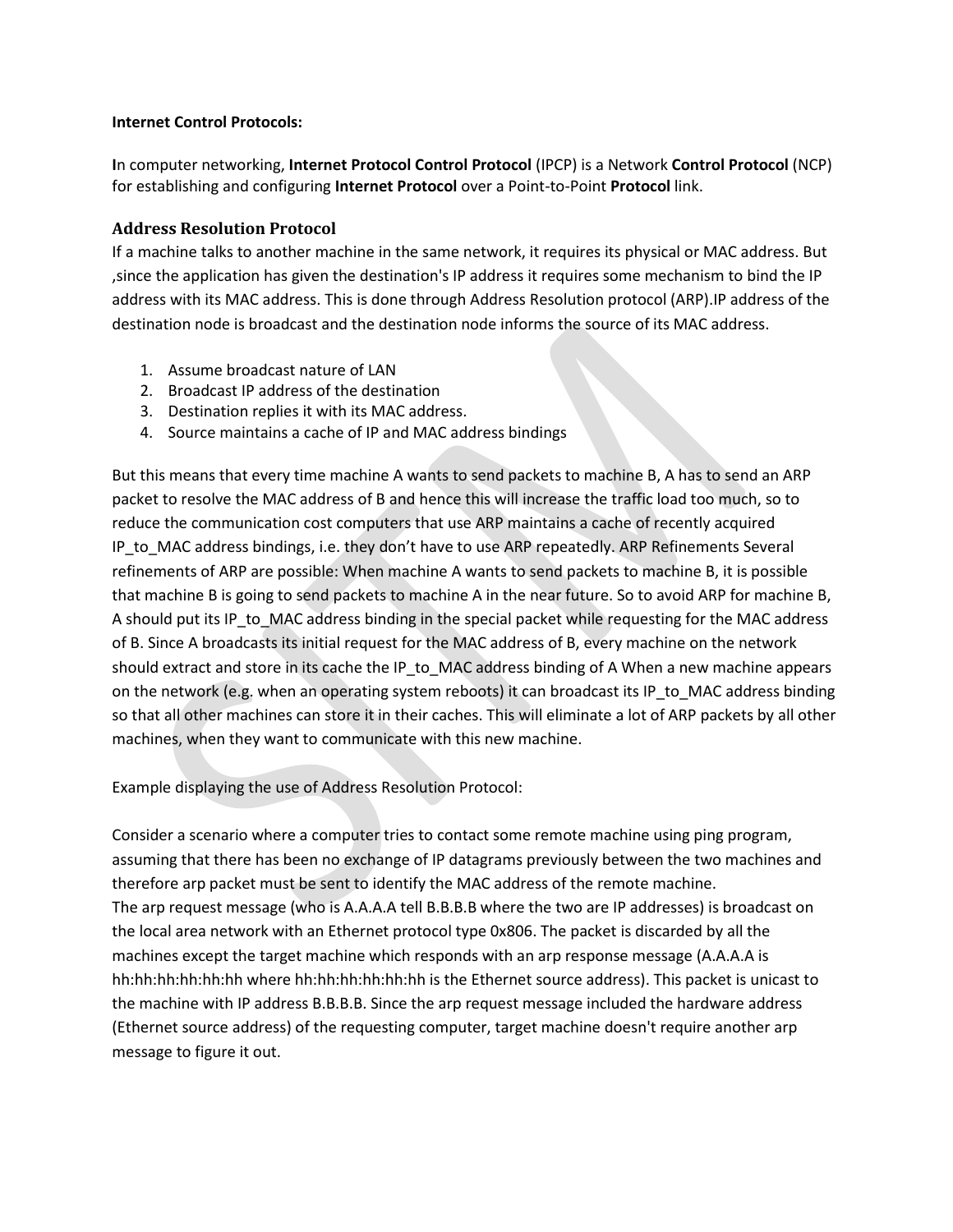### **Reverse Address Resolution Protocol**

RARP is a protocol by which a physical machine in a local area network can request to learn its IP address from a gateway server's Address Resolution Protocol table or cache. This is needed since the machine may not have permanently attacded disk where it can store its IP address permanently. A network administrator creates a table in a local area network's gateway router that maps the physical machine (or Medium Access Control - MAC) addresses to corresponding Internet Protocol addresses. When a new machine is set up, its RARP client program requests from the RARP server on the router to be sent its IP address. Assuming that an entry has been set up in the router table, the RARP server will return the IP address to the machine which can store it for future use.

### **Request:**

Like an ARP message, a RARP message is sent from one machine to the another encapsulated in the data portion of a network frame. An ethernet frame carrying a RARP request has the usual preamle, Ethernet source and destination addresses, and packet type fields in front of the frame. The frame conatins the value 8035 (base 16) to identify the contents of the frame as a RARP message. The data portion of the frame contains the 28-octet RARP message. The sender braodcasts a RARP request that specifies itself as both the sender and target machine, and supplies its physical network address in the target hardware address field. All machines on the network receive the request, but only those authorised to supply the RARP services process the request and send a reply, such machines are known informally as RARP servers. For RARP to succeed, the network must contain at least one RARP server.

### **Reply:**

Servers answers request by filling in the target protocol address field, changing the message type from request to reply, and sending the reply back directly to the machine making the request.

### **Drawbacks of RARP**

- Since it operates at low level, it requires direct addresss to the network which makes it difficult for an application programmer to build a server.
- It doesn't fully utilizes the capability of a network like ethernet which is enforced to send a minimum packet size since the reply from the server contains only one small piece of information, the 32-bit internet address.

RARP is formally described in RFC903.

### **ICMP**

This protocol discusses a mechanism that gateways and hosts use to communicate control or error information.The Internet protocol provides unreliable,connectionless datagram service,and that a datagram travels from gateway to gateway until it reaches one that can deliver it directly to its final destination. If a gateway cannot route or deliver a datagram,or if the gateway detects an unusual condition, like network congestion, that affects its ability to forward the datagram, it needs to instruct the original source to take action to avoid or correct the problem. The Internet Control Message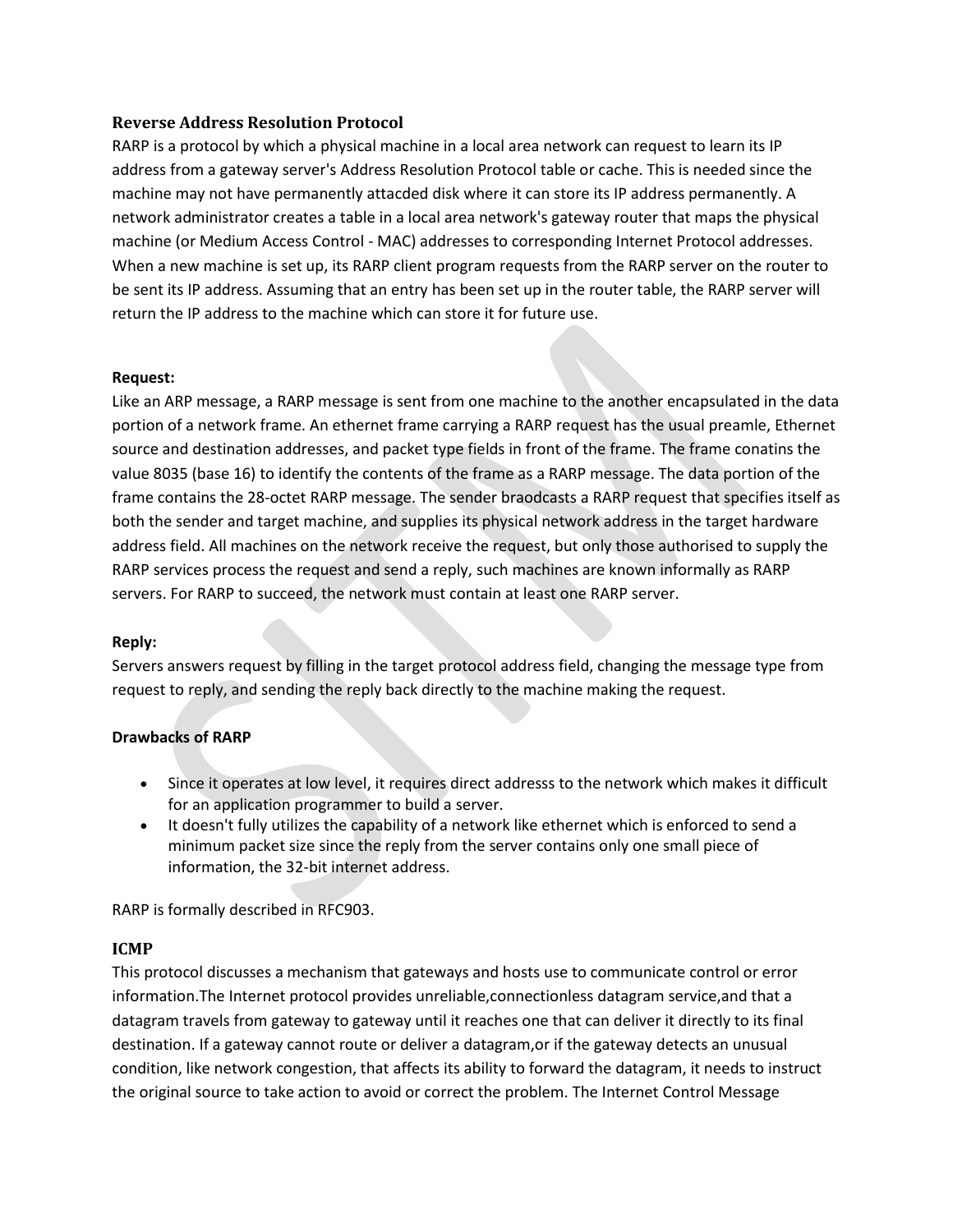Protocol allows gateways to send error or control messages to other gateways or hosts;ICMP provides communication between the Internet Protocol software on one machine and the Internet Protocol software on another. This is a special purpose message mechanism added by the designers to the TCP/IP protocols. This is to allow gateways in an internet to report errors or provide information about unexpecter circumstances. The IP protocol itself contains nothing to help the sender test connectivity or learn about failures.

### **Error Reporting vs Error Correction**

ICMP only reports error conditions to the original source; the source must relate errors to individual application programs and take action to correct problems. It provides a way for gateway to report the error It does not fully specify the action to be taken for each possible error. ICMP is restricted to communicate with the original source but not intermediate sources.

### **ICMP Message Delivery**

ICMP messages travel across the internet in the data portion of an IP datagram,which itself travels across the internet in the data portion of an IP datagram,which itself travels across each physical network in the data portion of a frame.Datagrams carryin ICMP messages are routed exactly like datagrams carrying information for users;there is no additional reliability or priority.An exception is made to the error handling procedures if an IP datagram carrying an ICMP messages are not generated for errors that result from datagrams carrying ICMP error messages.

### **ICMP Message Format**

It has three fields;an 8-bit integer message TYPE field that identifies the message,an 8-bit CODE field that provides further information about the message type,and a 16-bit CHECKSUM field(ICMP uses the same additive checksum algorithm as IP, but the ICMP checksum only covers the ICMP message). In addition , ICMP messages that report errors always include the header and first 64 data bits of the datagram causing the problem. The ICMP TYPE field defines the meaning of the message as well as its format.

### **The Types include :**

# **TYPE FIELD ICMP MESSAGE TYPE**

|    | <b>ECHO REPLY</b>               |
|----|---------------------------------|
| 3  | <b>DESTINATION UNREACHABLE</b>  |
|    | <b>SOURCE QUENCH</b>            |
|    | REDIRECT(CHANGE A ROUTE)        |
| 8  | <b>ECHO REQUEST</b>             |
|    | TIME EXCEEDED FOR A DATAGRAM    |
| 12 | PARAMETER PROBLEM ON A DATAGRAM |
| 13 | <b>TIMESTAMP REQUEST</b>        |
| 14 | <b>TIMESTAMP REPLY</b>          |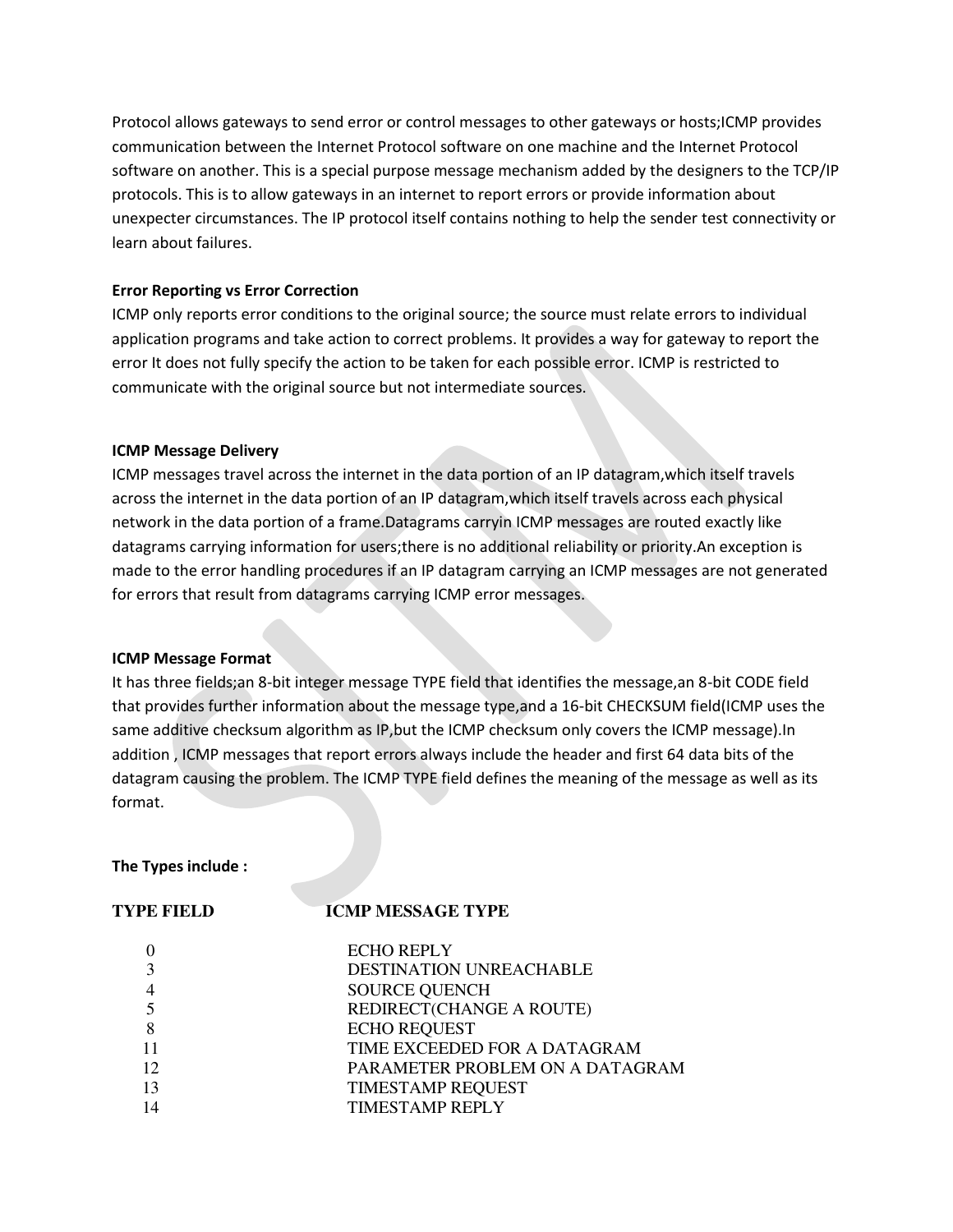| 15 | INFORMATION REQUEST(OBSOLETE)          |
|----|----------------------------------------|
| 16 | INFORMATION REPLY(OBSOLETE)            |
| 17 | <b>ADDRESS MASK REQUEST</b>            |
| 18 | ADDRESS MASK REPLY TESTING DESTINATION |

### **Reachabilty and Status :**

TCP/IP protocols provide facilities to help network managers or users identify network problems.One of the most frequently used debugging tools invokes the ICMP echo request and echo reply messages.A host or gateway sends an ICMP echo request message to a specified destination.Any machine that receives an echo request formulates an echo reply and returns to the original sender.The request contains an optional data area; the reply contains a copy of the data sent in the request.The echo request and associated reply can be used to test whether a destination is reachable and responding.Because both the request and reply travel in IP datagrams,successful receipt of a reply verifies that major pieces of the transport system work. 1.1 : IP software on the source must route the datagram

2.2 : Intermediate gateways between the source and destination must be operating and must route datagram correctly.

3.3 : The destination machine must be running , and both ICMP and IP software must be working.

4.4 : Routes in gateways along the return path must be correct.

### **Echo Request and Reply**

The field listed OPTIONAL DATA is a variable length field that contains data to be returned to the sender.An echo reply always returns exactly the same data as was received in the request.Fields IDENTIFIER and SEQUENCE NUMBER are used by the sender to match replies to request.The value of the TYPE field specifies whether the message is a request(8) or a reply(0).

### **Reports of Unreachable Destinations**

The Code field in a destination unreachable message contains an integer that further describes th problem.Possible values are :

| <b>CODE VALUE</b>                  | <b>MEANING</b>                                |  |
|------------------------------------|-----------------------------------------------|--|
| 0                                  | NETWORK UNREACHABLE                           |  |
|                                    | <b>HOST UNREACHABLE</b>                       |  |
| $\overline{2}$                     | PROTOCOL UNREACHABLE                          |  |
| 3                                  | PORT UNREACHABLE                              |  |
| 4                                  | FRAGMENTATION NEEDED AND DF SET               |  |
|                                    | <b>SOURCE ROOT FAILED</b>                     |  |
| 6                                  | DESTINATION NETWORK UNKNOWN                   |  |
|                                    | <b>DESTINATION HOST UNKNOWN</b>               |  |
| 8                                  | <b>SOURCE HOST ISOLATED</b>                   |  |
| 9                                  | <b>COMMUNICATION WITH DESTINATION NETWORK</b> |  |
| ADMINISTRATIVELY PROHIBITED        |                                               |  |
| 10                                 | <b>COMMUNICATION WTTH DESTINATION HOST</b>    |  |
| <b>ADMINISTRATIVELY PROHIBITED</b> |                                               |  |
| 11                                 | NETWORK UNREACHABLE FOR TYPE OF SERVICE       |  |
| 12                                 | HOST UNREACHABLE FOR TYPE OF SERVICE          |  |
|                                    |                                               |  |

Whenever an error prevents a gateway from routing or delivering a datagram, the gateway sends a destination unreachable message back to the source and then drops the datagram.Network unreachable errors usually imply roting failures ; host unreachable errors imply delivery failures.Because the message contains a short prefix of the datagram that caused the problem, the source will know exactly which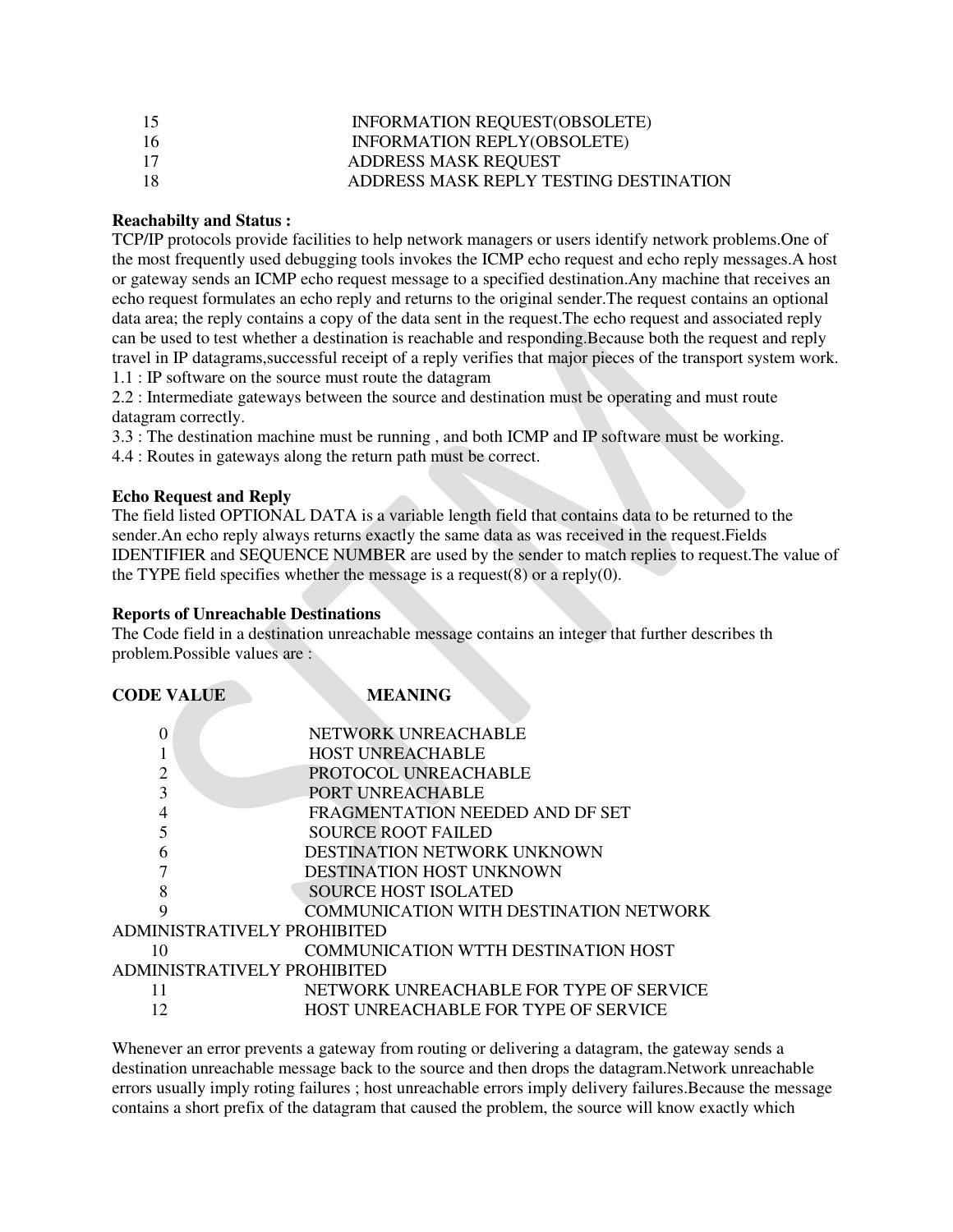address is unreachable. Destinations may be unreachable because hardware is temporarily out of service, because the sender specified a nonexistent destination address, or because the gateway does not have a route to the destination network. Although gateways send destination unreachable messages if they cannot route or deliver datagrams, not all such errors can be detected.If the datagram contains the source route option with an incorrect route, it may trigger a source route failure message.If a gateway needs to fragment adatagram but the "don't fragment" bit is set, the gateway sends a fragmentation needed message back to the source.

### **Application Layer**

Application layer is the top most layer in OSI and TCP/IP layered model. This layer exists in both layered Models because of its significance, of interacting with user and user applications. This layer is for applications which are involved in communication system.

A user may or may not directly interacts with the applications. Application layer is where the actual communication is initiated and reflects. Because this layer is on the top of the layer stack, it does not serve any other layers. Application layer takes the help of Transport and all layers below it to communicate or transfer its data to the remote host.

When an application layer protocol wants to communicate with its peer application layer protocol on remote host, it hands over the data or information to the Transport layer. The transport layer does the rest with the help of all the layers below it.



There's an ambiguity in understanding Application Layer and its protocol. Not every user application can be put into Application Layer. Except those applications which interact with the communication system. For example, designing software or text-editor cannot be considered as application layer programs.

On the other hand, when we use a Web Browser, which is actually using Hyper Text Transfer Protocol (HTTP) to interact with the network. HTTP is Application Layer protocol.

### **Domain Name System**

The **Domain Name System** (**DNS**) is a [hierarchical](https://en.wikipedia.org/wiki/Hierarchical) decentralized naming system for computers, services, or any resource connected to the [Internet](https://en.wikipedia.org/wiki/Internet) or a private network. It associates various information with [domain names](https://en.wikipedia.org/wiki/Domain_name) assigned to each of the participating entities. Most prominently, it translates more readily memorized domain names to the numerical [IP addresses](https://en.wikipedia.org/wiki/IP_address) needed for the purpose of locating and identifying computer services and devices with the underlying network protocols.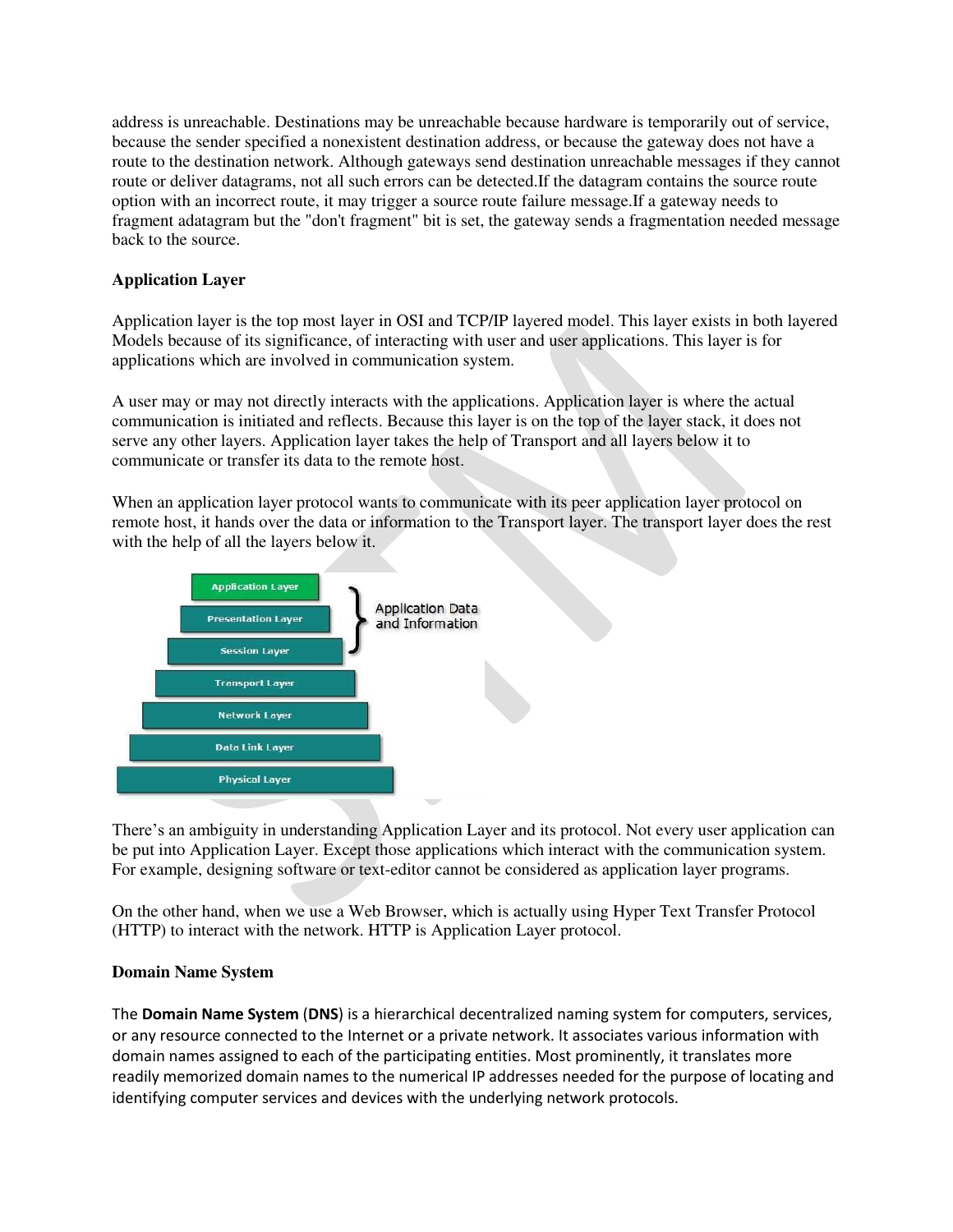

### **Email**

E-mail Protocols are set of rules that help the client to properly transmit the information to or from the mail server. Here in this tutorial, we will discuss various protocols such as **SMTP, POP,** and **IMAP.**

### **SMTP**

**SMTP** stands for **Simple Mail Transfer Protocol**. It was first proposed in 1982. It is a standard protocol used for sending e-mail efficiently and reliably over the internet.

### **Key Points:**

- SMTP is application level protocol.
- SMTP is connection oriented protocol.
- SMTP is text based protocol.
- It handles exchange of messages between e-mail servers over TCP/IP network.
- Apart from transferring e-mail, SMPT also provides notification regarding incoming mail.
- When you send e-mail, your e-mail client sends it to your e-mail server which further contacts the recipient mail server using SMTP client.
- These SMTP commands specify the sender's and receiver's e-mail address, along with the message to be send.
- The exchange of commands between servers is carried out without intervention of any user.
- In case, message cannot be delivered, an error report is sent to the sender which makes SMTP a reliable protocol.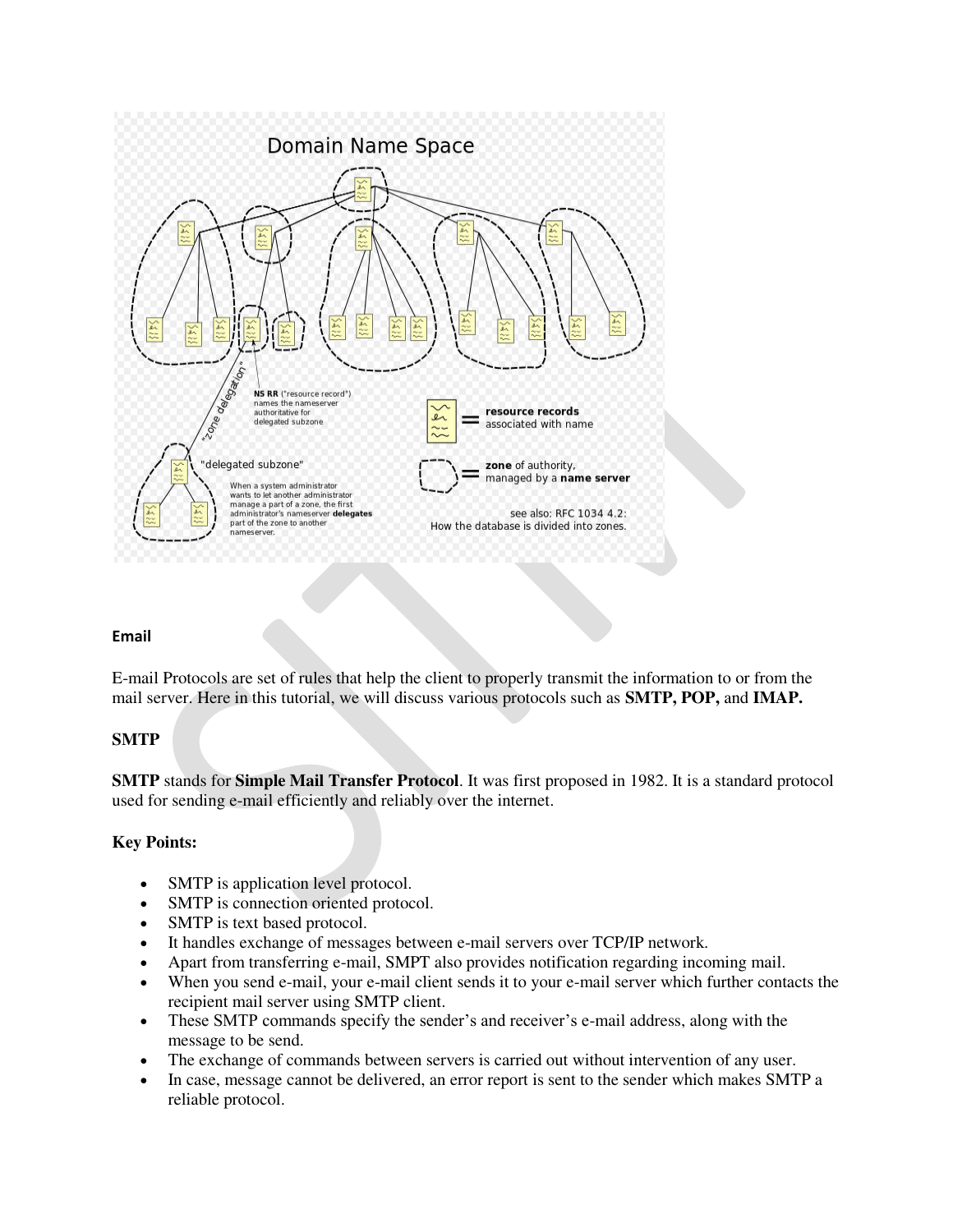### **SMTP Commands**

The following table describes some of the SMTP commands:

3

### **S.N. Command Description**

#### 1 **HELLO**

This command initiates the SMTP conversation.

### **EHELLO**

2 This is an alternative command to initiate the conversation. ESMTP indicates that the sender server wants to use extended SMTP protocol.

### **MAIL FROM**

This indicates the sender's address.

### **RCPT TO**

4 It identifies the recipient of the mail. In order to deliver similar message to multiple users this command can be repeated multiple times.

#### 5 **SIZE**

This command let the server know the size of attached message in bytes.

### **DATA**

6 The **DATA** command signifies that a stream of data will follow. Here stream of data refers to the body of the message.

### **QUIT**

7

This commands is used to terminate the SMTP connection.

### **VERFY**

8 This command is used by the receiving server in order to verify whether the given username is valid or not.

### 9 **EXPN**

It is same as VRFY, except it will list all the users name when it used with a distribution list.

### **IMAP**

**IMAP** stands for **Internet Mail Access Protocol.** It was first proposed in 1986. There exist five versions of IMAP as follows:

- 1. Original IMAP
- 2. IMAP2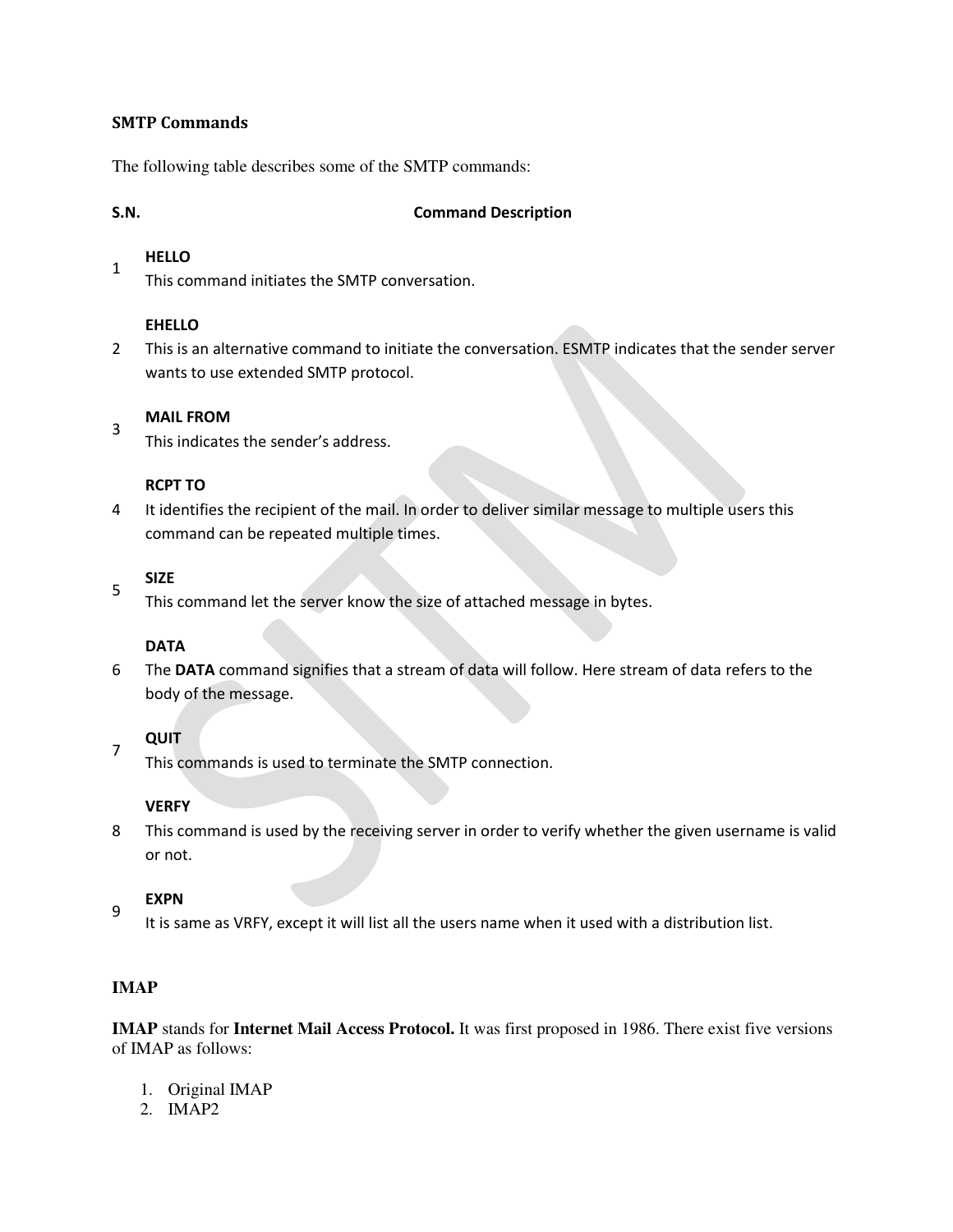- 3. IMAP3
- 4. IMAP2bis
- 5. IMAP4

### **Key Points:**

- IMAP allows the client program to manipulate the e-mail message on the server without downloading them on the local computer.
- The e-mail is hold and maintained by the remote server.
- It enables us to take any action such as downloading, delete the mail without reading the mail.It enables us to create, manipulate and delete remote message folders called mail boxes.
- IMAP enables the users to search the e-mails.
- It allows concurrent access to multiple mailboxes on multiple mail servers.

### **IMAP Commands**

The following table describes some of the IMAP commands:

1

4

7

### **S.N. Command Description**

### **IMAP\_LOGIN**

This command opens the connection.

#### 2 **CAPABILITY**

This command requests for listing the capabilities that the server supports.

### **NOOP**

3 This command is used as a periodic poll for new messages or message status updates during a period of inactivity.

### **SELECT**

This command helps to select a mailbox to access the messages.

### 5 **EXAMINE**

It is same as SELECT command except no change to the mailbox is permitted.

### 6 **CREATE**

It is used to create mailbox with a specified name.

### **DELETE**

It is used to permanently delete a mailbox with a given name.

### 8 **RENAME**

It is used to change the name of a mailbox.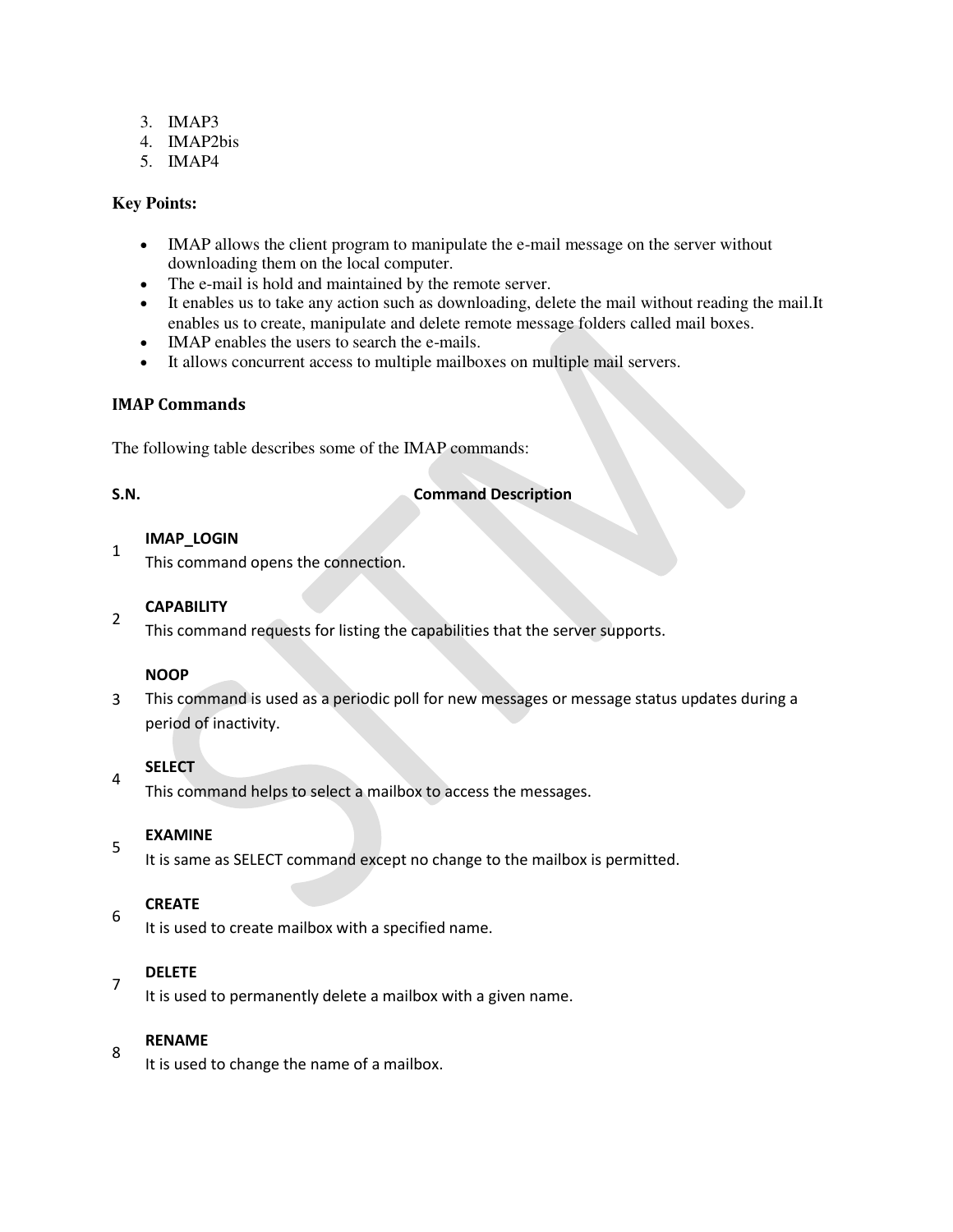### **LOGOUT**

9 This command informs the server that client is done with the session. The server must send BYE untagged response before the OK response and then close the network connection.

## **POP**

POP stands for Post Office Protocol. It is generally used to support a single client. There are several versions of POP but the POP 3 is the current standard.

### **Key Points**

- POP is an application layer internet standard protocol.
- Since POP supports offline access to the messages, thus requires less internet usage time.
- POP does not allow search facility.
- In order to access the messaged, it is necessary to download them.
- It allows only one mailbox to be created on server.
- It is not suitable for accessing non mail data.
- POP commands are generally abbreviated into codes of three or four letters. Eg. STAT.

### **POP Commands**

The following table describes some of the POP commands:

2

4

5

6

### **S.N. Command Description**

#### 1 **LOGIN**

This command opens the connection.

# **STAT**

It is used to display number of messages currently in the mailbox.

#### 3 **LIST**

It is used to get the summary of messages where each message summary is shown.

### **RETR**

This command helps to select a mailbox to access the messages.

### **DELE**

It is used to delete a message.

### **RSET**

It is used to reset the session to its initial state.

# $7$  QUIT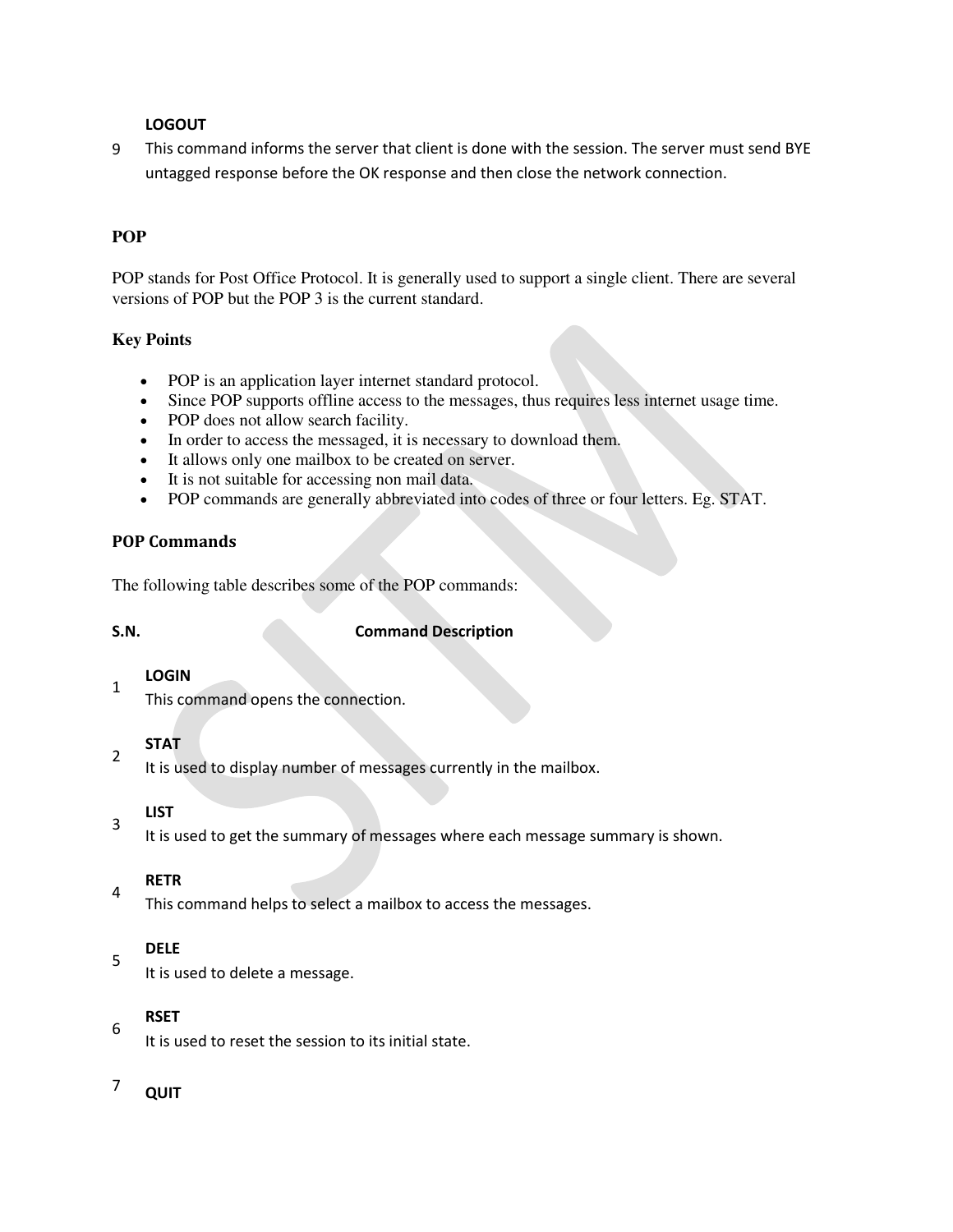It is used to log off the session.

## **Comparison between POP and IMAP**

| <b>S.N.</b>    | <b>POP</b>                                                                               | <b>IMAP</b>                                                                        |
|----------------|------------------------------------------------------------------------------------------|------------------------------------------------------------------------------------|
| $\mathbf{1}$   | Generally used to support single client.                                                 | Designed to handle multiple clients.                                               |
| $\overline{2}$ | Messages are accessed offline.                                                           | Messages are accessed online although it also<br>supports offline mode.            |
| 3              | POP does not allow search facility.                                                      | It offers ability to search emails.                                                |
| 4              | All the messages have to be downloaded.                                                  | It allows selective transfer of messages to the<br>client.                         |
| 5              | Only one mailbox can be created on the server.                                           | Multiple mailboxes can be created on the<br>server.                                |
| 6              | Not suitable for accessing non-mail data.                                                | Suitable for accessing non-mail data i.e.<br>attachment.                           |
| $\overline{7}$ | POP commands are generally abbreviated into<br>codes of three or four letters. Eg. STAT. | IMAP commands are not abbreviated, they are<br>full. Eg. STATUS.                   |
| 8              | It requires minimum use of server resources.                                             | Clients are totally dependent on server.                                           |
| 9              | Mails once downloaded cannot be accessed from<br>some other location.                    | Allows mails to be accessed from multiple<br>locations.                            |
| 10             | The e-mails are not downloaded automatically.                                            | Users can view the headings and sender of e-<br>mails and then decide to download. |
| 10             | POP requires less internet usage time.                                                   | IMAP requires more internet usage time.                                            |

## **File Transfer Protocol (FTP)**

FTP is used to copy files from one host to another. FTP offers the mechanism for the same in following manner:

 FTP creates two processes such as Control Process and Data Transfer Process at both ends i.e. at client as well as at server.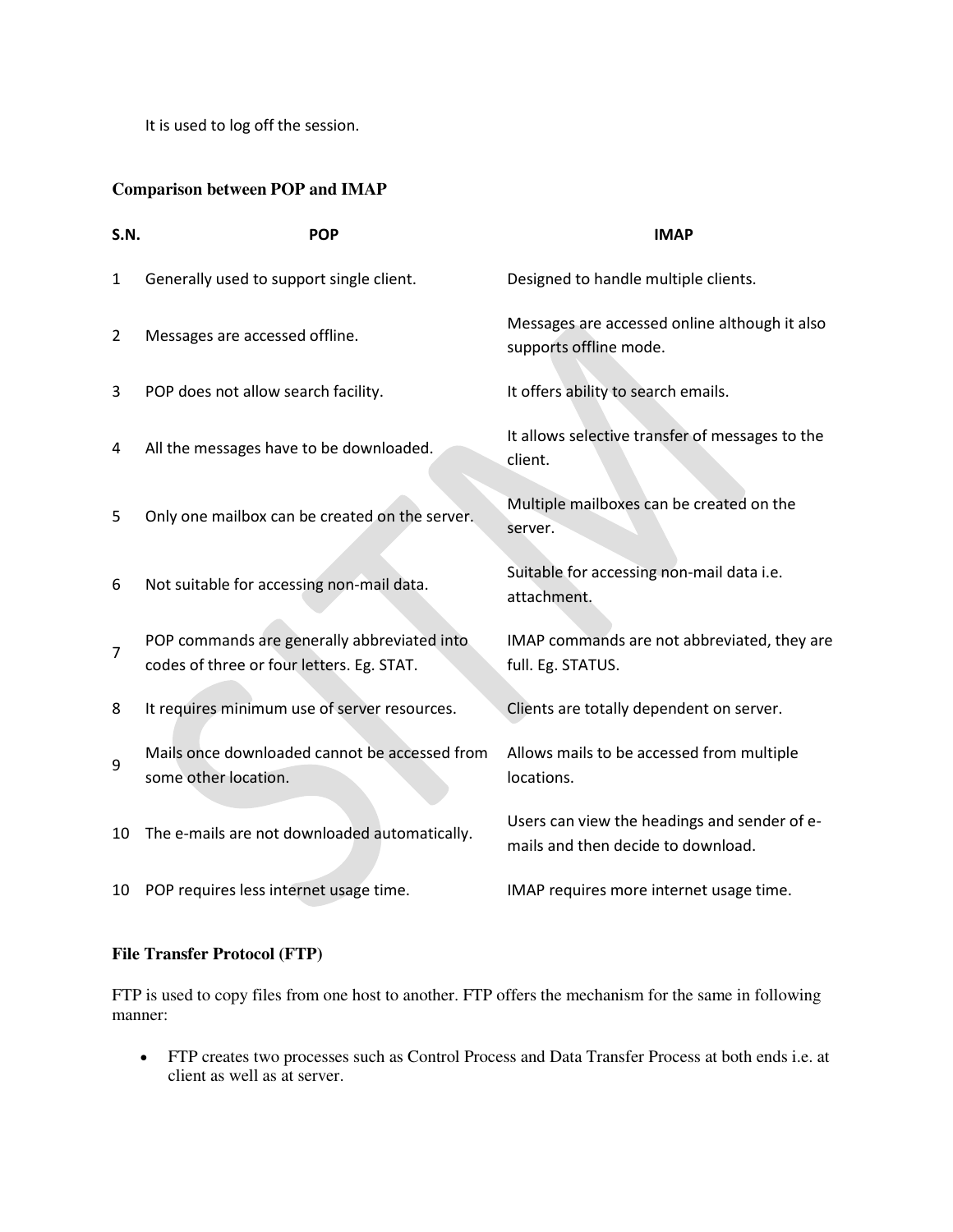- FTP establishes two different connections: one is for data transfer and other is for control information.
- **Control connection** is made between **control processes** while **Data Connection** is made between  $\leq$ "" b="">
- FTP uses **port 21** for the control connection and **Port 20** for the data connection.



### **Network News Transfer Protocol (NNTP)**

The Network News Transfer Protocol (NNTP) is an application protocol used for transporting Usenet news articles (Netnews) between news servers and for reading and posting articles by end user client.

NNTP (Network News Transfer Protocol) is the predominant [protocol](http://searchnetworking.techtarget.com/definition/protocol) used by computer clients and servers for managing the notes posted on [Usenet](http://searchnetworking.techtarget.com/definition/Usenet) [newsgroups](http://searchexchange.techtarget.com/definition/newsgroup). NNTP replaced the original Usenet protocol, UNIX-to-UNIX Copy Protocol [\(UUCP\)](http://searchnetworking.techtarget.com/definition/UUCP) some time ago. NNTP servers manage the global network of collected Usenet newsgroups and include the server at your Internet access provider. An NNTP client is included as part of a Netscape, Internet Explorer, Opera, or other Web browser or you may use a separate client program called a newsreader

### **Hyper Text Transfer Protocol (HTTP)**

HTTP is a communication protocol. It defines mechanism for communication between browser and the web server. It is also called request and response protocol because the communication between browser and server takes place in request and response pairs.

### **HTTP Request**

HTTP request comprises of lines which contains:

- Request line
- Header Fields
- Message body